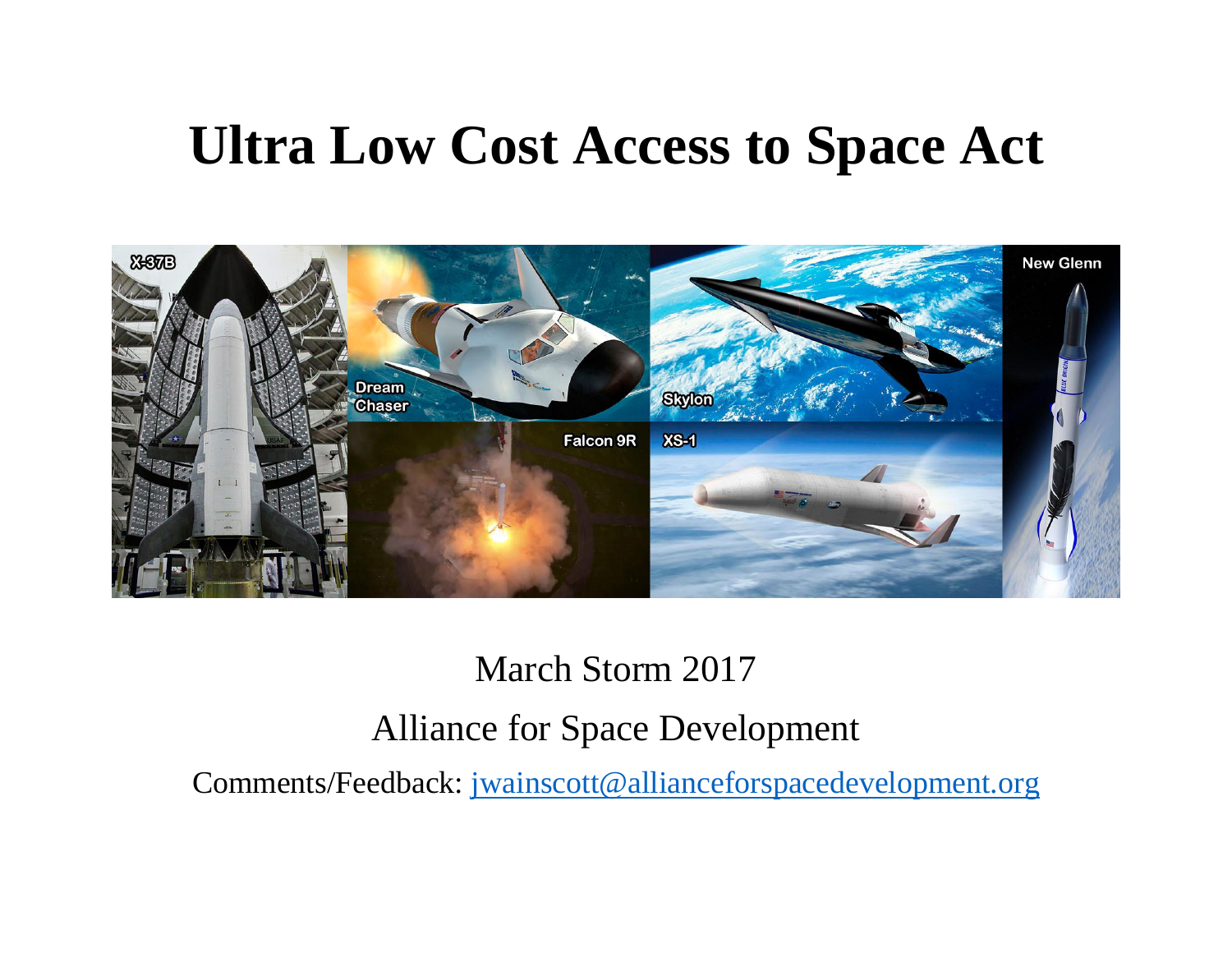#### **SECTION 1. SHORT TITLE; TABLE OF CONTENTS**

- (1) Short Title -- This Act may be cited as "The Ultra Low Cost Access to Space (ULCATS) Act."
- (2) Table of Contents
	- a. Section 1: Short Title; Table of Contents.
	- b. Section 2: Definition.
	- c. Section 3: Findings.
	- d. Section 4: Enabling ULCATS

#### **SECTION 2. DEFINITION.**

For the purpose of this act, Ultra Low Cost Access to Space refers to Earth to Space transportation systems which cost an order of magnitude less than comparable systems in 2015.

#### **SECTION 3. FINDINGS.**

Congress makes the following findings:

- (1) While the value of space activities to the United States has been well established since the launch of Explorer 1 in 1958, the nation's ability to fully utilize and pursue the scientific, economic, and security benefits of spaceflight has been severely limited by the high cost of launching payloads into and beyond Earth orbit.
- (2) A significant reduction in the cost of space access, along with an increase in frequency and reliability of access, will provide multiple benefits to the American people, including:
	- a. A dramatic improvement in quality, quantity, and robustness of U.S. military space capabilities;
	- b. an acceleration of the economic development of Earth orbit and of unique resources and locations within the solar system;
	- c. an increase in the cost-effectiveness of scientific discovery across all domains in space; and
	- d. new opportunities for affordable human exploration, economic development, and permanent settlement of the solar system.
- (3) Currently, several companies and institutions within the United States are pursuing technologies and systems for access to space that will have high-flight rates, rapid-turnaround, and surge capability, thus enabling the development of ultra-low cost access to space.
- (4) In addition to directly benefiting from the development of ultra-low cost access to space, many federal departments and agencies have unique resources and the authority to foster the U.S. commercial development of ultra-low cost access to space.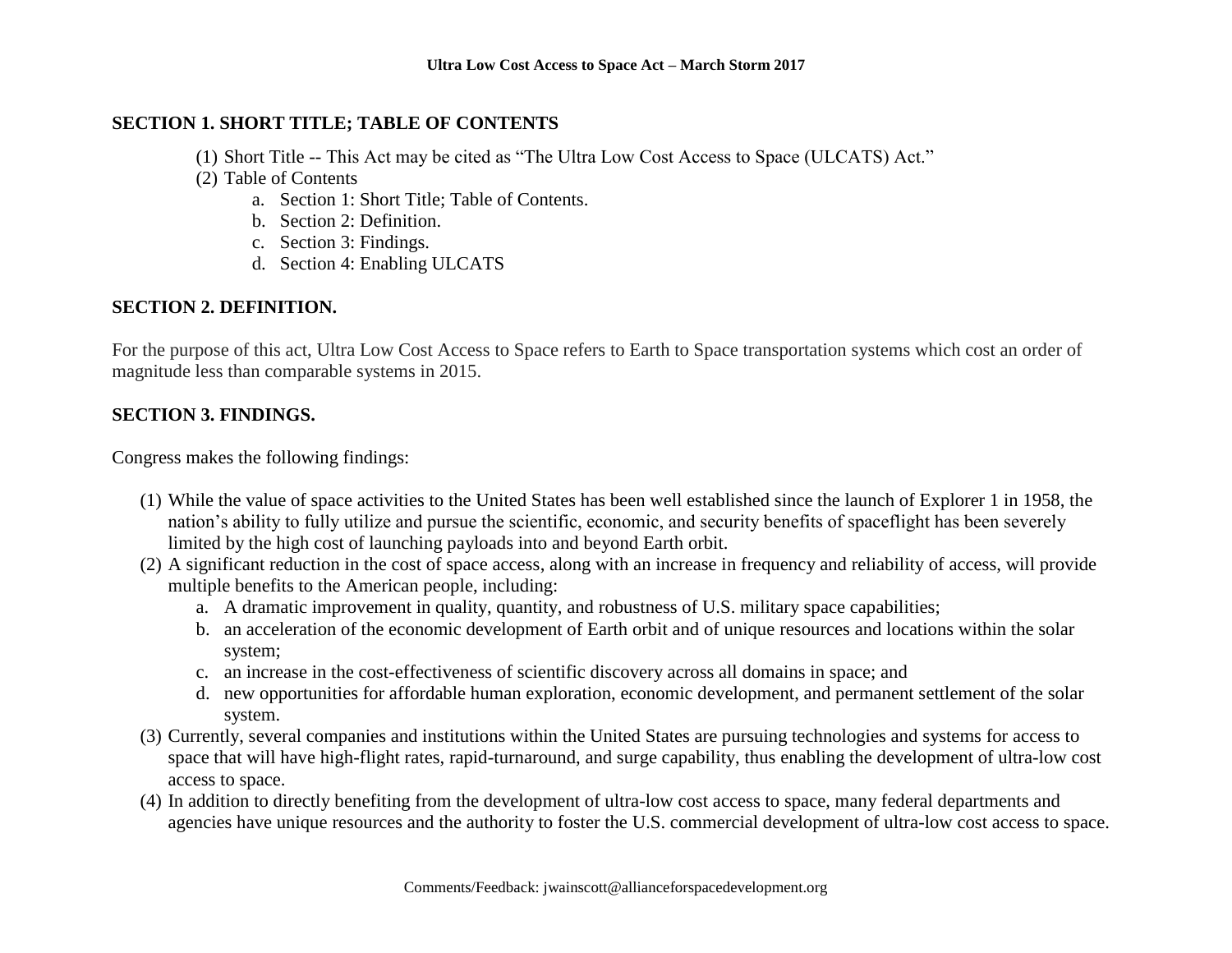- (5) The deployment of commercial systems and vehicles that would dramatically lower the cost of space access require closing the business case for very-large high-risk investment, and the government is in a unique position to help close this business case.
- (6) Historical examples of the United States government successfully partnering with industry, such as the EELV program and the Commercial Orbital Transportation Systems program, required using multiple contracting options during their development phase, such as grants, cooperative agreements, Space Act Agreements, and OTAs.
- (7) When partnering with commercial industry, preserving marketplace competition has proven to be critical to driving innovation and deploying successful systems.
- (8) The development and deployment of such systems, while in the strategic interests of the United States, will require changing current regulatory and business practice by all involved parties, and that government agencies will need to work with industry to understand how to implement these changes.
- (9) It is in the interest of the United States Government to partner with commercial industry to develop these systems and vehicles

### **SECTION 4. ENABLING ULCATS**

- (1) POLICY.– It is the policy of the United States that the national security and economic interests of the United States require the earliest possible development by the private sector of dramatically lower-cost, higher reliability, and more abundant space launch capabilities. The President shall therefore, direct his Administration to rapidly pursue programs and policies, including the earliest practicable proposal of changes to statute and regulations, which will stimulate the creation of U.S. commercial launch capabilities which deliver Ultra-Low Cost Access to Space for public and private sector users.
- (2) Report Within 180 days after the date of enactment, the President, in consultation with the Department of Defense, the Department of Transportation, the Department of Commerce, the National Aeronautics and Space Administration, the Federal Communications Commission, and other federal agencies as appropriate, will provide a report to the Senate and the House of Representatives that will detail the Executive Branch's plan for stimulating the private sector attainment of Ultra-Low Cost Access to Space. This plan shall, at a minimum, include:
	- a. the identification of a person or organization within the Executive Office of the President to whom all relevant agencies will report on their activities in support of ULCATS;
	- b. a list of all appropriate federal agencies and their specific roles, responsibilities, and allocation of resources in FY2018 and FY2019 in support of ULCATS;
	- c. a detailed plan for and initial status report on progress made in creating a purpose-built organization within the executive branch to create and manage at least three significant public-private partnerships with the U.S. commercial space transportation industry to achieve full-scale demonstrations of ULCATS capabilities before the end of 2020, including its initial and estimated yearly budget requirements, and its specifically-granted hiring and procurement authorities so it is not dependent on any other agency to carry out its assigned mission;